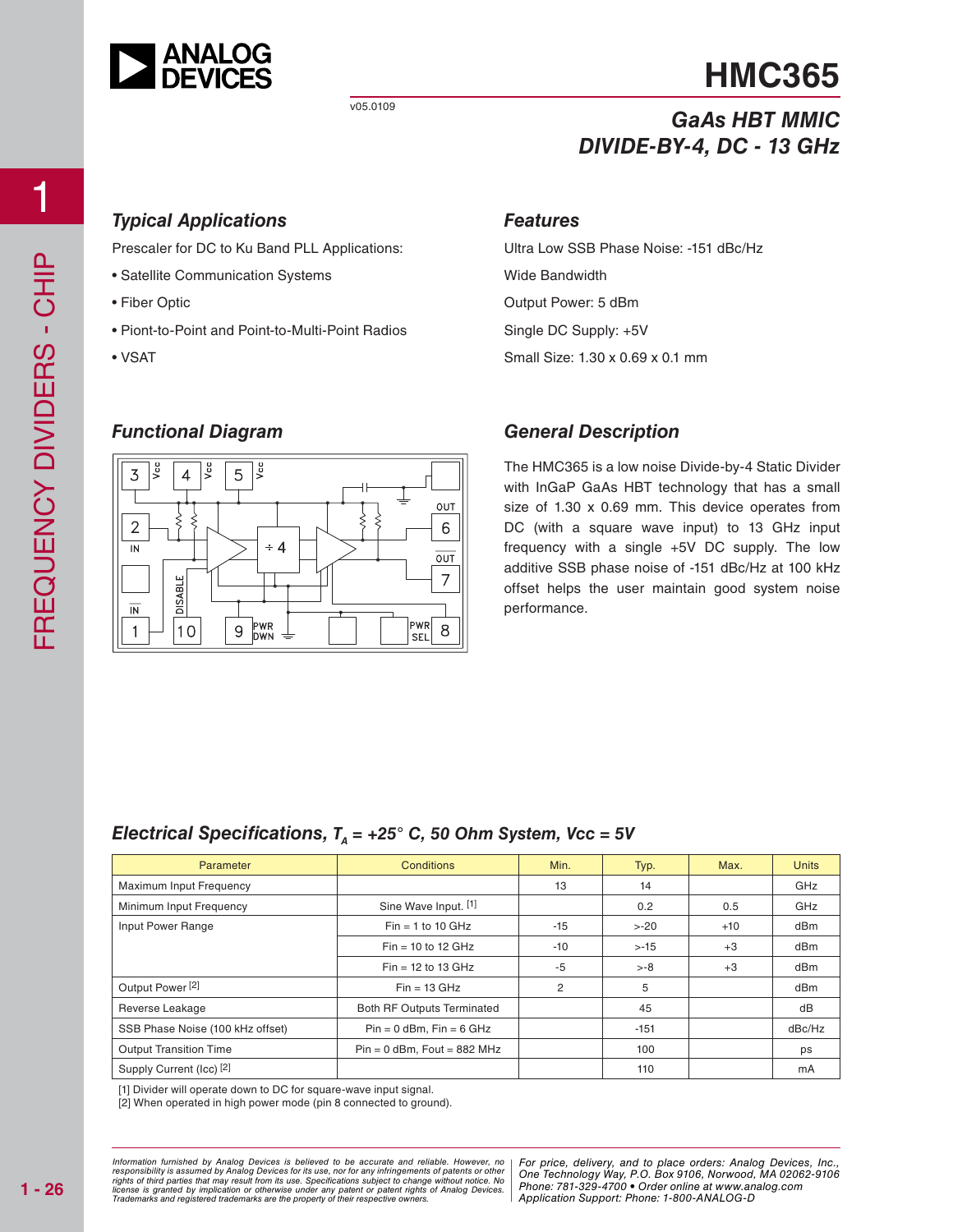

# **HMC365**

## *GaAs HBT MMIC DIVIDE-BY-4, DC - 13 GHz*

### 20 10 NPUT POWER (dBm) INPUT POWER (dBm) 0 *Recommended Operating Window*  $-10$  $-20$ -30 0 1 2 3 4 5 6 7 8 9 10 11 12 13 14 15 INPUT FREQUENCY (GHz)

*Output Power vs. Temperature*



*Output Harmonic Content, Pin= 0 dBm, T= 25 °C*







### *SSB Phase Noise Performance, Pin= 0 dBm, T= 25 °C*



### *Reverse Leakage, Pin= 0 dBm, T= 25 °C*



at may result from its use. Specifications subject to change without notice. No<br>mplication or otherwise under any patent or patent rights of Analog Devices Phone: 781-329-4700 • Order online at www.a spective owners.  $\blacksquare$  Application S *Information furnished by Analog Devices is believed to be accurate and reliable. However, no*  responsibility is assumed by Analog Devices for its use, nor for any infringements of patents or other<br>rights of third parties that may result from its use. Specifications subject to change without notice. No<br>license is gr

ed by Analog Devices is believed to be accurate and reliable. However, no | For price, delivery, and to place orders: Analog Devices, Inc.,<br>umed by Analog Devices for its use, not for any infringements of patents or other *Phone: 781-329-4700 • Order online at www.analog.com Application Support: Phone: 1-800-ANALOG-D*

1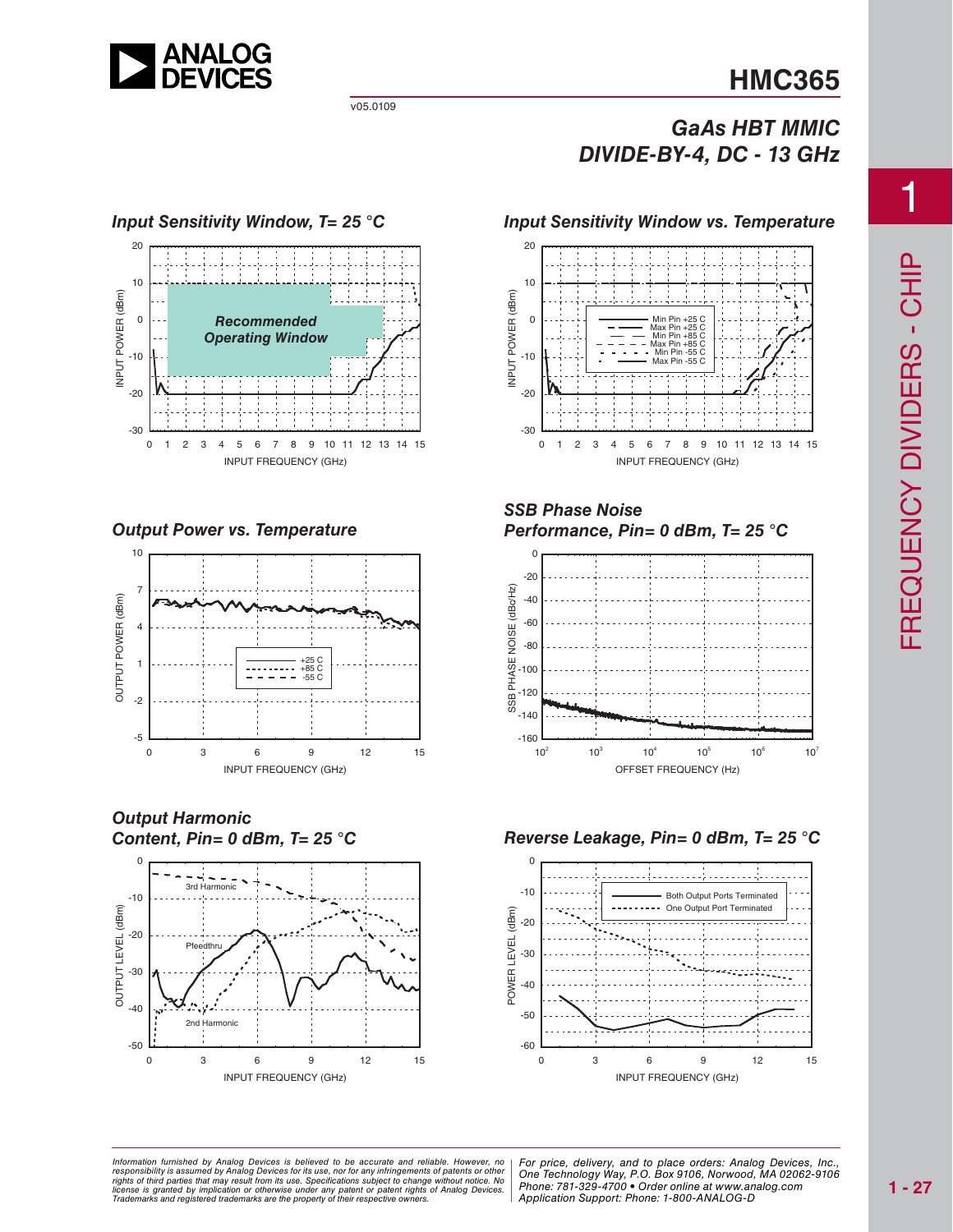

*Output Voltage Waveform,*

22.7 23.1 23.5 23.9 24.3 24.7

TIME (nS)

v05.0109

# **HMC365**

## *GaAs HBT MMIC DIVIDE-BY-4, DC - 13 GHz*

### *Pin= 0 dBm, Fout= 882 MHz, T= 25 °C Absolute Maximum Ratings*

| $R =$ Input (Vcc = +5V)      | $+13$ dBm              |  |  |
|------------------------------|------------------------|--|--|
| <b>Vcc</b>                   | $+5.5V$                |  |  |
| <b>VLogic</b>                | Vcc -1.6V to Vcc -1.2V |  |  |
| Storage Temperature          | $-65$ to $+150$ °C     |  |  |
| <b>Operating Temperature</b> | -55 to +85 $\degree$ C |  |  |



ELECTROSTATIC SENSITIVE DEVICE OBSERVE HANDLING PRECAUTIONS

### *Typical Supply Current vs. Vcc*

| Vcc (V) | $\text{Icc}$ (mA) |  |
|---------|-------------------|--|
| 4.75    | 94                |  |
| 5.0     | 110               |  |
| 5.25    | 118               |  |

Note: Divider will operate over full voltage range shown above



### *Die Packaging Information* [1]

| Standard           | Alternate |  |
|--------------------|-----------|--|
| WP-8 (Waffle Pack) |           |  |

[1] Refer to the "Packaging Information" section for die packaging dimensions.

[2] For alternate packaging information contact Hittite Microwave Corporation.

at may result from its use. Specifications subject to change without notice. No **change in the change of the ch**<br>polication or otherwise under any patent or patent rights of Analog Devices Phone: 781-329-4700 • Order onlin pective owners. The Contract of Application St *Information furnished by Analog Devices is believed to be accurate and reliable. However, no*  responsibility is assumed by Analog Devices for its use, nor for any infringements of patents or other<br>rights of third parties that may result from its use. Specifications subject to change without notice. No<br>license is gr

#### NOTES:

- 1. ALL DIMENSIONS IN INCHES (MILLIMETERS)
- 2. ALL TOLERANCES ARE ±0.001 (0.025)
- 3. DIE THICKNESS IS 0.004 (0.100) BACKSIDE IS GROUND
- 4. BOND PADS ARE 0.004 (0.100) SQUARE
- 5. BOND PAD SPACING, CTR-CTR: 0.006 (0.150)
- 6. BACKSIDE METALLIZATION: GOLD
- 7. BOND PAD METALLIZATION: GOLD

d by Analog Devices is believed to be accurate and reliable. However, no | For price, delivery, and to place orders: Analog Devices, Inc.,<br>umed by Analog Devices for its use, not for any infringements of patents or other | *Phone: 781-329-4700 • Order online at www.analog.com Application Support: Phone: 1-800-ANALOG-D*

-700  $-500$  $-300$  $-100$ 100 300 500 700

AMPLITUDE (mV)

AMPLITUDE (mV)

### *Outline Drawing*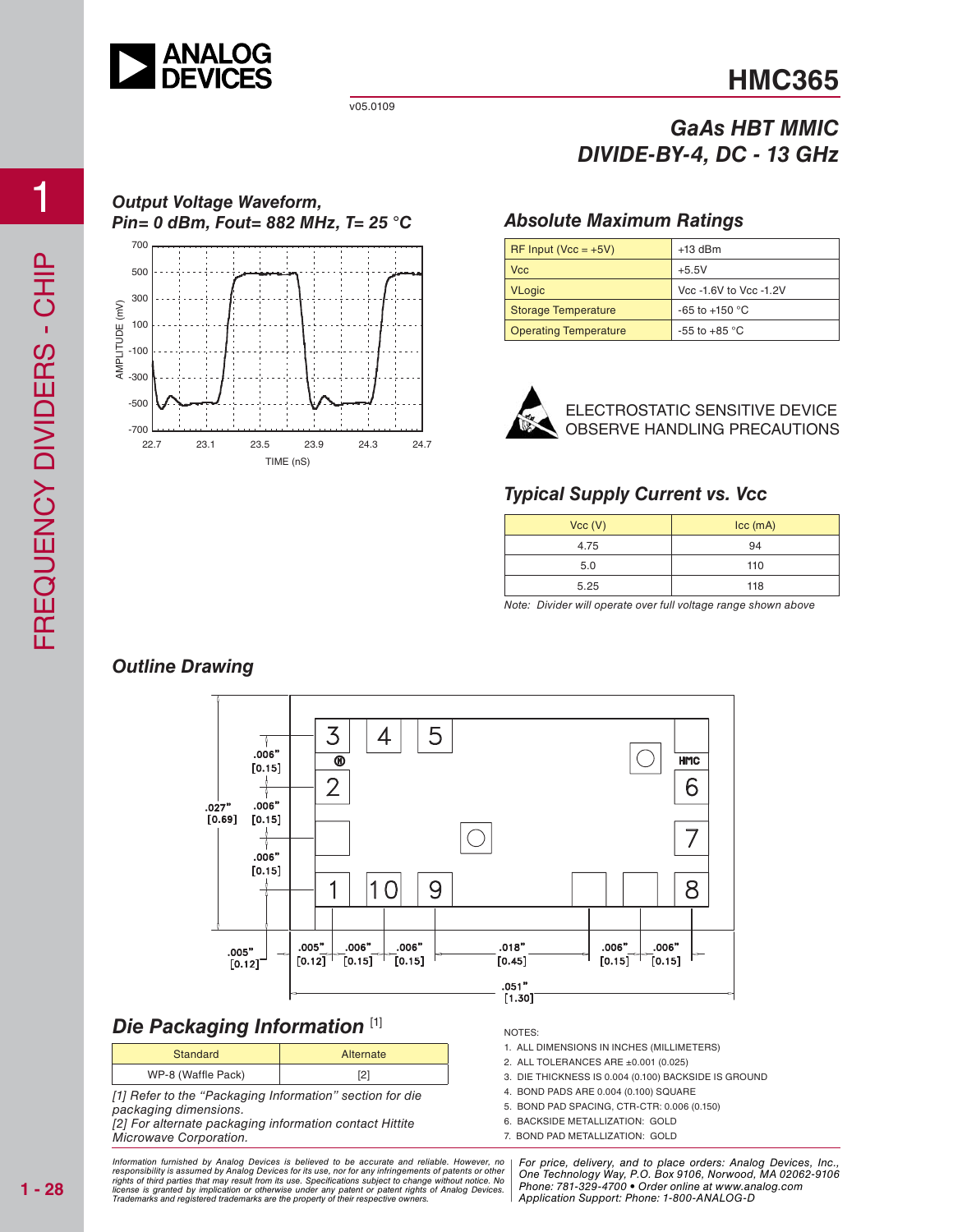

# **HMC365**

## *GaAs HBT MMIC DIVIDE-BY-4, DC - 13 GHz*

### *Pad Description*

| <b>Pad Number</b> | Function                 | <b>Description</b>                                                                                                                               | <b>Interface Schematic</b>                        |
|-------------------|--------------------------|--------------------------------------------------------------------------------------------------------------------------------------------------|---------------------------------------------------|
| $\mathbf{1}$      | $\overline{\mathsf{IN}}$ | RF Input 180° out of phase with pad 3 for differential operation.<br>AC ground for single ended operation.                                       | 5V<br>50 <sup>2</sup><br>$\overline{\mathsf{IN}}$ |
| $\overline{c}$    | IN                       | RF Input must be DC blocked.                                                                                                                     | 5V<br>50 <sup>o</sup><br>IN                       |
| 3, 4, 5           | Vcc                      | Supply Voltage 5V ±0.25V can be applied to pad 3, 4, or 5.                                                                                       | $5V$<br>50<br>25                                  |
| 6                 | OUT                      | Divided Output                                                                                                                                   | 5V<br>OUT                                         |
| $\overline{7}$    | $\overline{OUT}$         | Divided output 180° out of phase with OUT.                                                                                                       | 5V<br>$\overline{OUT}$                            |
| 8                 | PWR SEL                  | In the low power mode, the power select pin is left floating.<br>By grounding this pin, the output power is increased by<br>approximately 10 dB. | $\circ \frac{\mathsf{PWR}}{\mathsf{SEL}}$         |
| 9                 | PWR DWN                  | The power down pin is grounded for normal operation.<br>Applying 5 volts to this pin will power down this device.                                | PWR<br>DWN<br>Ω                                   |
| 10                | <b>DISABLE</b>           | The disable pin is grounded for normal operation.<br>Applying 5 volts to this pin will disable the input buffer amplifier.                       | $\circ$ disable                                   |

ed by Analog Devices is believed to be accurate and reliable. However, no [For price, delivery, and to place orders: Analog<br>umed by Analog Devices for its use nor for any infringements of patents or other [One Technologu W at may result from its use. Specifications subject to change without notice. No<br>mplication or otherwise under any patent or patent rights of Analog Devices Phone: 781-329-4700 • Order online at www.a spective owners.  $\blacksquare$  Application S Information furnished by Analog Devices is believed to be accurate and reliable. However, no<br>responsibility is assumed by Analog Devices for its use, nor for any infringements of patents or other<br>rights of third parties th

*For price, delivery, and to place orders: Analog Devices, Inc., One Technology Way, P.O. Box 9106, Norwood, MA 02062-9106 Phone: 781-329-4700 • Order online at www.analog.com Application Support: Phone: 1-800-ANALOG-D*

1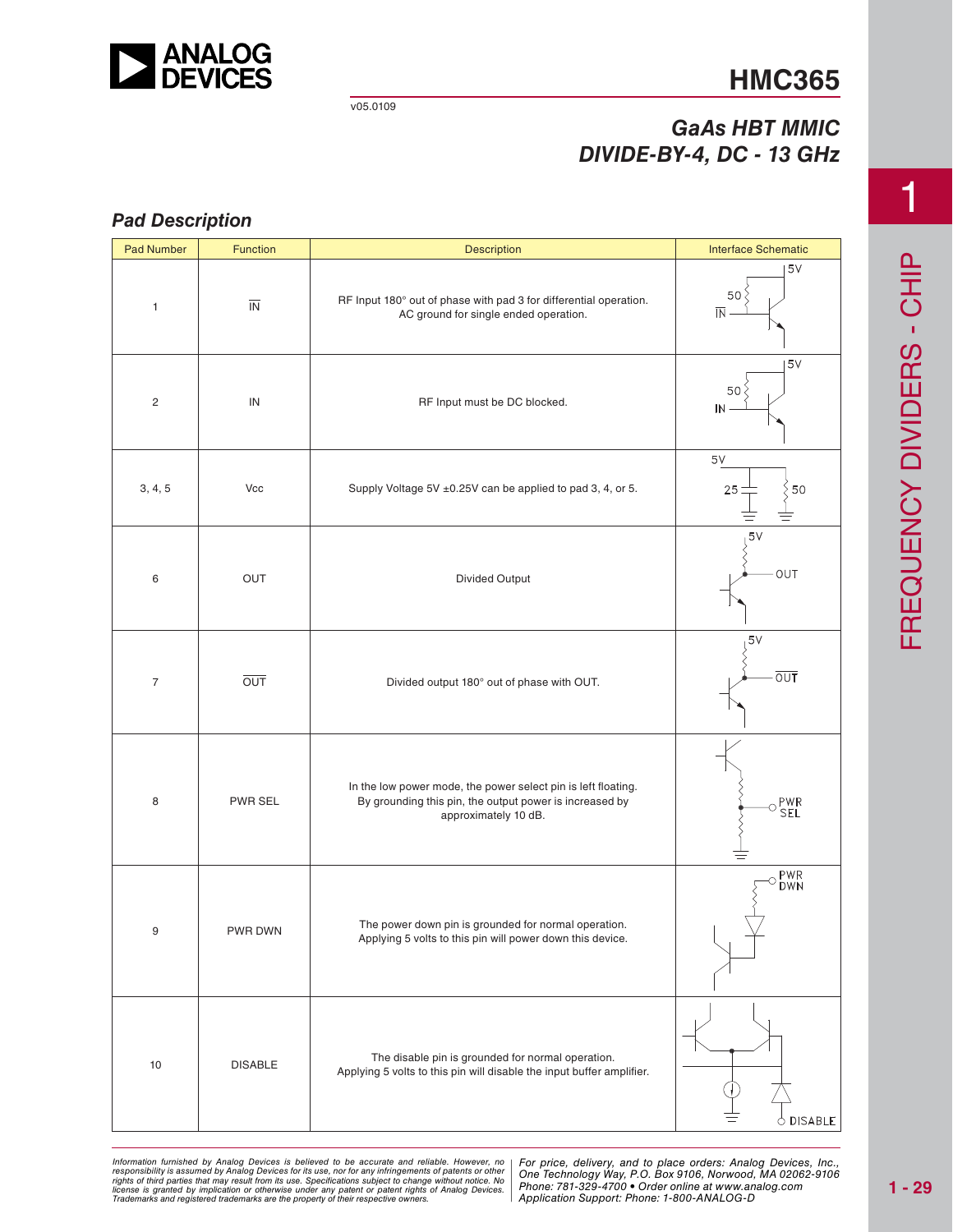

# **HMC365**

## *GaAs HBT MMIC DIVIDE-BY-4, DC - 13 GHz*

### *Truth Table*

| <b>Function</b>            | Pin | 5V            | <b>GND</b>              | Float                  |
|----------------------------|-----|---------------|-------------------------|------------------------|
| <b>DISABLE</b>             | 10  | Output Off    | Output On               |                        |
| <b>PWR</b><br><b>DWN</b>   | 9   | Power<br>Down | Power Up                | x                      |
| <b>PWR</b><br><b>SEL</b>   | 8   | X             | High<br>Power<br>Output | Low<br>Power<br>Output |
| $X = State not permitted.$ |     |               |                         |                        |

### *Assembly Diagrams*



at may result from its use. Specifications subject to change without notice. No **change in the change of the ch**<br>polication or otherwise under any patent or patent rights of Analog Devices Phone: 781-329-4700 • Order onlin pective owners. The Contract of Application St *Information furnished by Analog Devices is believed to be accurate and reliable. However, no*  responsibility is assumed by Analog Devices for its use, nor for any infringements of patents or other<br>rights of third parties that may result from its use. Specifications subject to change without notice. No<br>license is gr

d by Analog Devices is believed to be accurate and reliable. However, no | For price, delivery, and to place orders: Analog Devices, Inc.,<br>umed by Analog Devices for its use, not for any infringements of patents or other | *Phone: 781-329-4700 • Order online at www.analog.com Application Support: Phone: 1-800-ANALOG-D*